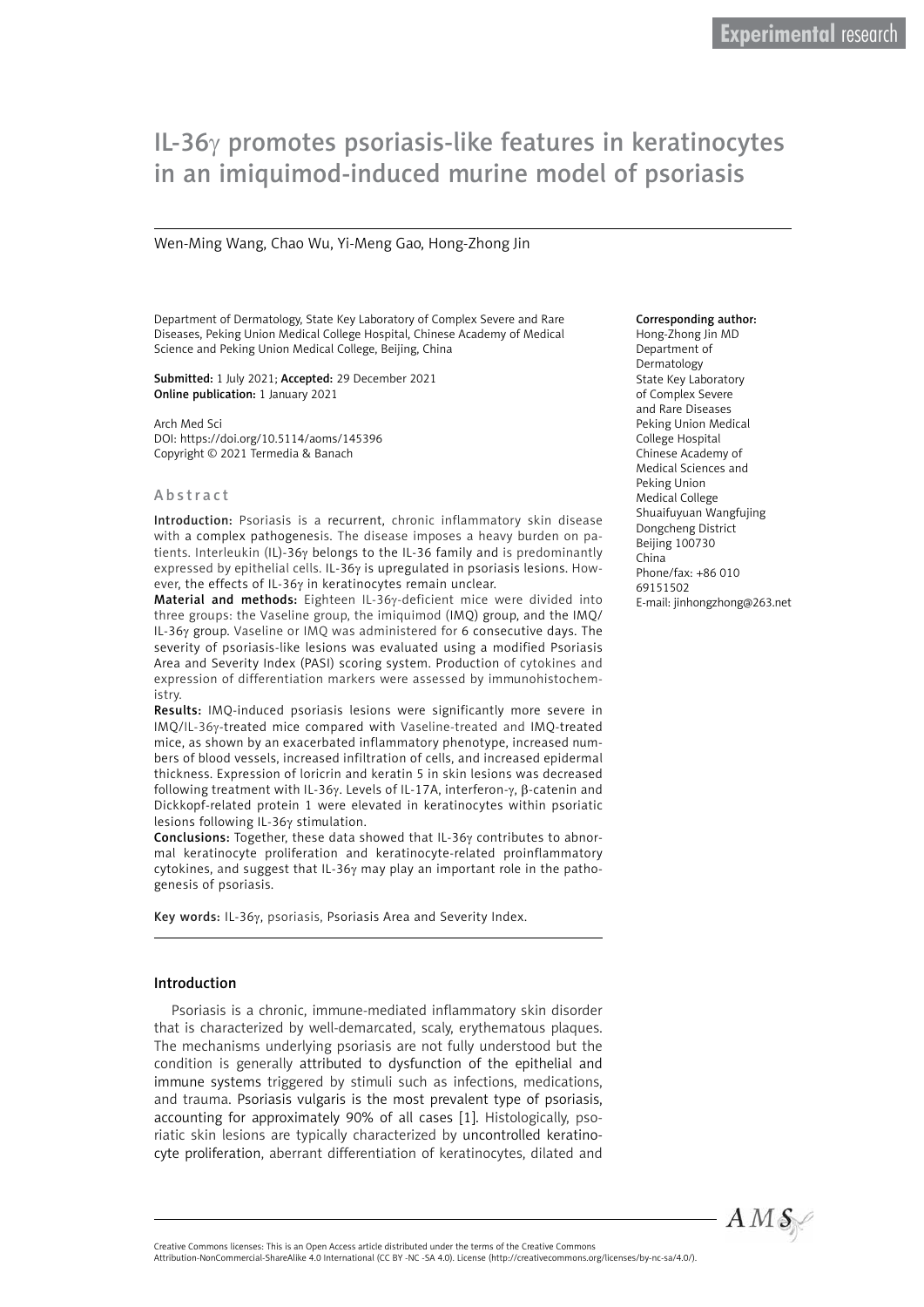hyperplastic blood vessels, and inflammatory infiltration of leukocytes (including dendritic cells, macrophages, T cells, and neutrophils) into the dermis [2]. The interactions among keratinocytes, cytokines, and immune cells play crucial roles in the formation of psoriatic lesion [2, 3].

Interleukin (IL)-36 cytokines, including IL-36α, IL-36β and IL-36γ, belong to the IL-1 family of cytokines. The IL-36 receptor antagonist (IL-36Ra) is an antagonist of IL-36 function [4]. IL-36 cytokines and IL-36Ra are abundant in the skin and participate in epidermal cornification. IL-36 is produced by various cell types including keratinocytes, epithelial cells, tissue resident macrophages, monocytes, and dendritic cells. Several studies have reported that expression of IL-36γ was upregulated in the lesions of psoriasis patients and was associated with disease activity [5, 6]. However, the effect of IL-36γ on keratinocytes remains unclear. In this study, we investigated the effects of IL-36γ on keratinocytes in an imiquimod (IMQ)-induced murine model of psoriasis.

## Material and methods

#### Animal experiments

All experimental mice were of the C57BL/6J background. IL-36γ-deficient mice were generated by Shanghai Model Organisms (Shanghai, China). All mice were maintained under specific pathogen-free conditions and provided with a standard laboratory diet and water. The mice were randomly divided into three groups ( $n = 6$ ; three males and three females per group): the control group, the IMQ group, and the IMQ/IL-36γ group. Mice received a daily topical dose of 62.5mg 5% imiquimod cream (Aldara, 3M Pharmaceuticals, UK) or Vaseline on the shaved dorsal skin for 6 consecutive days. The mice in the IMQ/IL-36γ group were treated with 2 µg of IL-36γ (R&D Systems, Minneapolis, MN, USA) by subcutaneous injection on days 1, 3, and 5. The severity of psoriasis-like lesions was evaluated using a modified Psoriasis Area and Severity Index (PASI) scoring system. The modified system was adapted from the clinical PASI system, which includes three criteria: erythema, scaling, and thickness. Two parameters were scored independently on a scale from 0 to 4 according to external physical appearance:  $0 =$ none,  $1 =$  slight,  $2 =$  moderate,  $3 =$  marked, and  $4 =$ severe

## Immunohistochemistry

Psoriatic skin samples from three groups were fixed in 10% formalin and embedded in paraffin for hematoxylin and eosin (H&E) staining and histopathology. The sections were scanned using the Hamamatsu Digital Pathology System and epi-

dermal thickness was measured using NDP.view software (Hamamatsu Photonics, Hamamatsu, Japan). For immunohistochemistry analysis, formalin-fixed and paraffin-embedded skin sections were incubated with primary antibodies against IL-17 (Abcam, Cambridge, MA, USA), IL-6 (Abcam), interferon (IFN)-γ (Abcam), keratin 5 (Abcam), keratin 17 (Abcam), β-catenin (Abcam), and loricrin (Proteintech, Rosemont, IL, USA). Subsequently, the sections were incubated with horseradish peroxidase-conjugated secondary antibodies (Proteintech). Then, 3,3′-diaminobenzidine (Proteintech) was used as a substrate. The sections were scanned using the Hamamatsu Digital Pathology System.

The H-score method was used to quantify staining intensity from immunohistochemistry. The range of the H-score was 0–300 based on the percentage of cells at different staining intensities. The relative intensity of specific staining was defined as 0 (no staining), 1 (weak staining), 2 (moderate staining), and 3 (strong staining). The final score was the sum of the relative staining intensity (0–3) multiplied by the percentage of positive cells. The H-score analysis was carried out using microscopy by two experienced pathologists in a double-blind fashion.

#### Statistical analysis

Data were presented as means ± standard deviations. Statistical analysis was performed using SPSS 21.0 (IBM Corp., Armonk, NY, USA). Two-tailed tests were used in all analyses and values of *p* < 0.05 were considered statistically significant. Differences in H-score data and PASI scores were assessed using the Mann-Whitney *U* test. Differences between continuous variables were assessed using an independent-sample *t*-test. Figures were produced using GraphPad Prism 8.0 (GraphPad Software Inc., San Diego, CA, USA).

## Results

#### IL-36γ aggravates the psoriasiform phenotype of IMQ-treated mice

To investigate the effects of IL-36γ on IMQ-induced psoriasis in mice, IL-36γ was subcutaneously injected on days 1, 3, and 5. The severity of psoriasiform lesions (thickening, scaling, and erythema) was evaluated using PASI scores. The skin of mice in the Vaseline group showed no psoriasis-like lesions (Figure 1 A). However, typical symptoms of scaling, thickness, and erythema were observed in the IMQ and IMQ/IL-36γ groups (Figures 1 B, C). Furthermore, the total PASI scores in the IMQ/IL-36γ group (7.33 ±2.07 vs. 9.83 ±1.33, *p* = 0.015 at day 5, 6.42 ±1.63 vs. 9.42 ±1.16,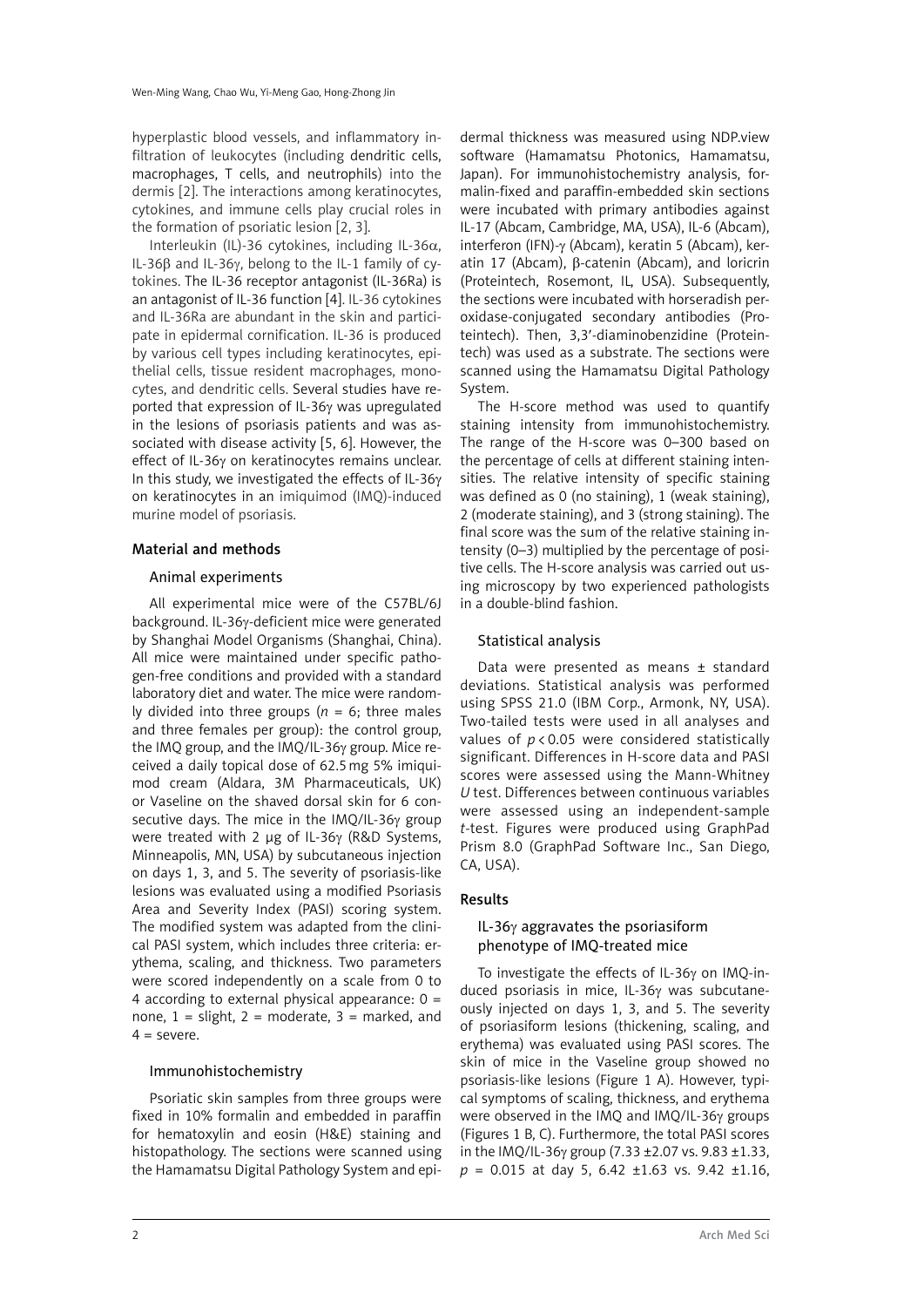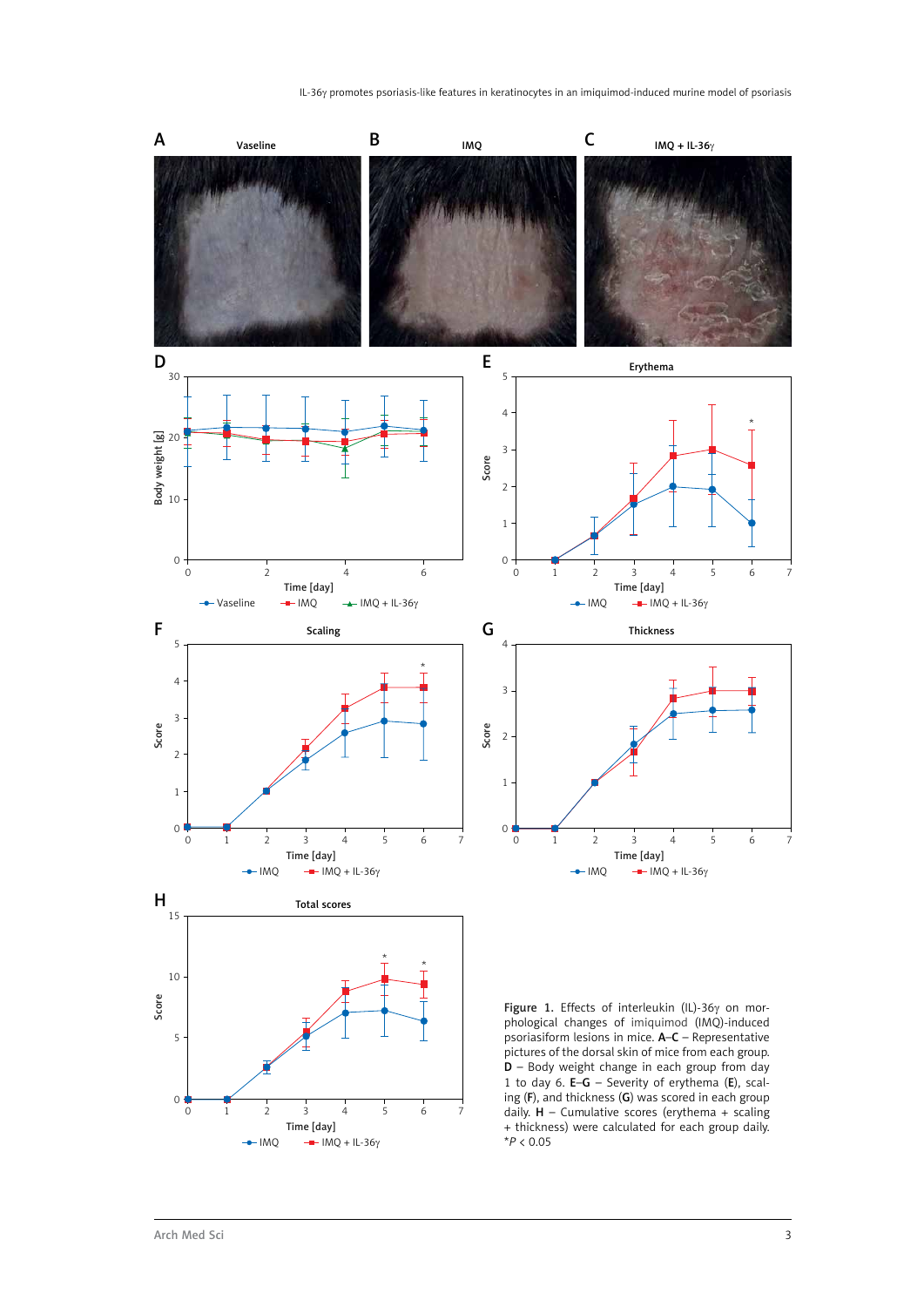$p = 0.010$  at day 6) were higher than those in the IMQ group (Figures 1 E–H). These results indicated that the clinical symptoms of psoriasiform lesions induced by IMQ treatment in mice can be significantly exacerbated by IL-36γ.

## The histopathological characteristics of psoriasiform lesions were aggravated in IL-36γ-deficient mice following treatment with IL-36γ

H&E staining was used to evaluate the histopathological characteristics of the dorsal lesions in mice of the three experimental groups (Vaseline, IMQ, and IMQ/IL-36γ). Mice treated with IMQ and IMQ/IL-36γ showed various pathologic changes characteristic of psoriasis including epidermal hyperplasia, thickening of the acanthosis cell layer, inflammatory cell infiltration, and increased numbers of blood vessels (Figures 2 A–F). Epidermal thicknesses in the IMQ and IMQ/IL-36γ groups were 32.33 ±5.84 and 47.83 ±3.25 µm, respectively, compared with only 22.98 ±5.94 µm in the Vaseline group. Epidermal thickness in the IMQ/IL-36γ group was significantly higher than that in the IMQ group (Figure 2 G). Numbers of blood vessels and total cells in the dermis were higher in the IMQ and IMQ/IL-36γ groups compared with the Vaseline group. Numbers of blood vessels and total cells in the dermis were higher in the IMQ/IL-36γ group compared with the IMQ group (Figures 2 H, I).

# IL-36γ attenuates the expression of loricrin and keratin 5 in IL-36γ-deficient mice

To investigate the effects of IL-36γ on keratinocyte differentiation, expression of loricrin, keratin 5 and keratin 17 in mouse skin lesions was assessed by immunohistochemistry. Semi-quantitative staining showed that loricrin expression was significantly lower in the IMQ and IMQ/IL-36γ groups compared with the control group (Figures 3 A–D). Additionally, expression of loricrin and keratin 5 in skin lesions was decreased following treatment with IL-36γ (Figures 3 E–H). However, expression of keratin 17 was negative in the three groups of mice. These results demonstrated that IL-36γ treatment induced abnormal differentiation of keratinocytes following administration of IMQ (Figures 3 I–K).

## IL-36γ induces psoriasis-associated IL-17A and IFN-γ expression in IL-36γ-deficient mice

We next investigated the effects of IL-36γ on expression of inflammatory mediators (IL-6, IL-17A, and IFN- $\gamma$ ) in the skin lesions of mice by immunohistochemistry.

IMQ exposure significantly increased the expression of IL-6, IL-17A, and IFN-γ. The markedly increased expression of IL-17A and IFN-γ, but not of IL-6, was further elevated following IL-36γ treatment (Figure 4). These data suggested that IL-36γ may exacerbate the inflammatory reactions of keratinocytes in a murine model of psoriasis.

## Expression of β-catenin was upregulated in IL-36γ-deficient mice following treatment with IL-36γ

Expression levels of β-catenin and Dickkopf-related protein 1 (DKK1) in mice were assessed. As shown in Figure 5, β-catenin and DKK1 expression was elevated following IMQ stimulation (Figures 5 A, B, E, F), and increased expression was enhanced by IL-36γ treatment (Figures 5 C, D, G, H). These results indicated that Wnt pathway signaling may mediate the effects of IL-36γ on IMQ-induced psoriasis.

# Discussion

Psoriasis is a common, environmentally influenced, chronic inflammatory skin disorder affecting around 2–3% of the population. IL-36γ is mainly restricted to keratinocytes and can contribute to skin inflammation by acting on keratinocytes and antigen-presenting cells [7, 8]. Previous studies showed that IL-36γ levels were significantly higher in lesions from psoriasis patients compared with healthy skin [8]. Using a murine model of IMQ-induced psoriasis and IL-36γ-deficient mice, we investigated the effects of IL-36γ on the epidermis in psoriatic lesions. Our results demonstrated that IL-36γ exerted a positive effect on keratinocytes during the pathogenesis of psoriasis, promoting epidermal hyperplasia, inflammatory cell infiltration, increased vascularization, inhibition of differentiation, and pro-inflammation cytokine secretion.

The role of IL-36Ra in psoriasis has been previously studied. Treatment with IL-36Ra reduced the severity of IMQ-induced psoriasiform lesions in mice. BI 655130, a monoclonal antibody against the interleukin-36 receptor, has been used for the treatment of generalized pustular psoriasis [9]. Consistent with the results of these studies, we demonstrated that IL-36γ can exacerbate the clinical phenotype of IMQ-induced psoriatic dermatitis in IL-36γ-deficient mice. IL-36γ administration significantly increased the epidermal thickness of IMQ-induced psoriasiform lesions. These data suggested that IL-36γ may play an important role in the pathogenesis of psoriasis.

Although psoriasis is considered an immune-mediated disease, immune cells do not function in isolation. The interactions among im-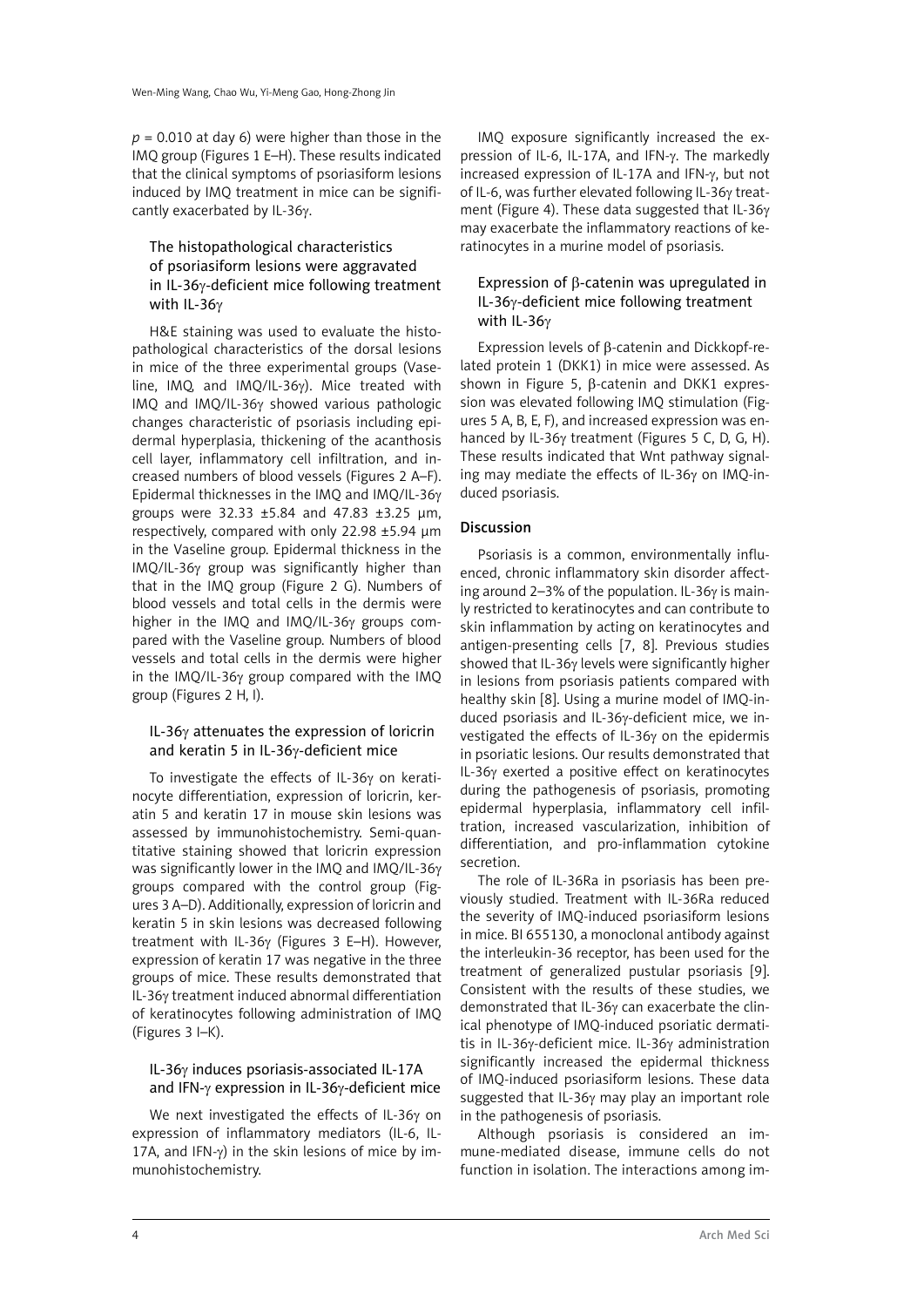

mune cells, keratinocytes, and cytokines are also involved in the pathogenesis of psoriasis. Keratinocytes are the main cells of the skin barrier. Skin keratinocytes undergo sequential physiological processes including proliferation, differentiation, and cell death. Each process is characterized by the expression of different markers [10]. Previous studies revealed that the skin barrier was impaired in psoriasis. Loricrin has an important role in forming the cornified envelope. Patients with loricrin mutations develop hyperkeratosis, which can also be seen in psoriasis lesions.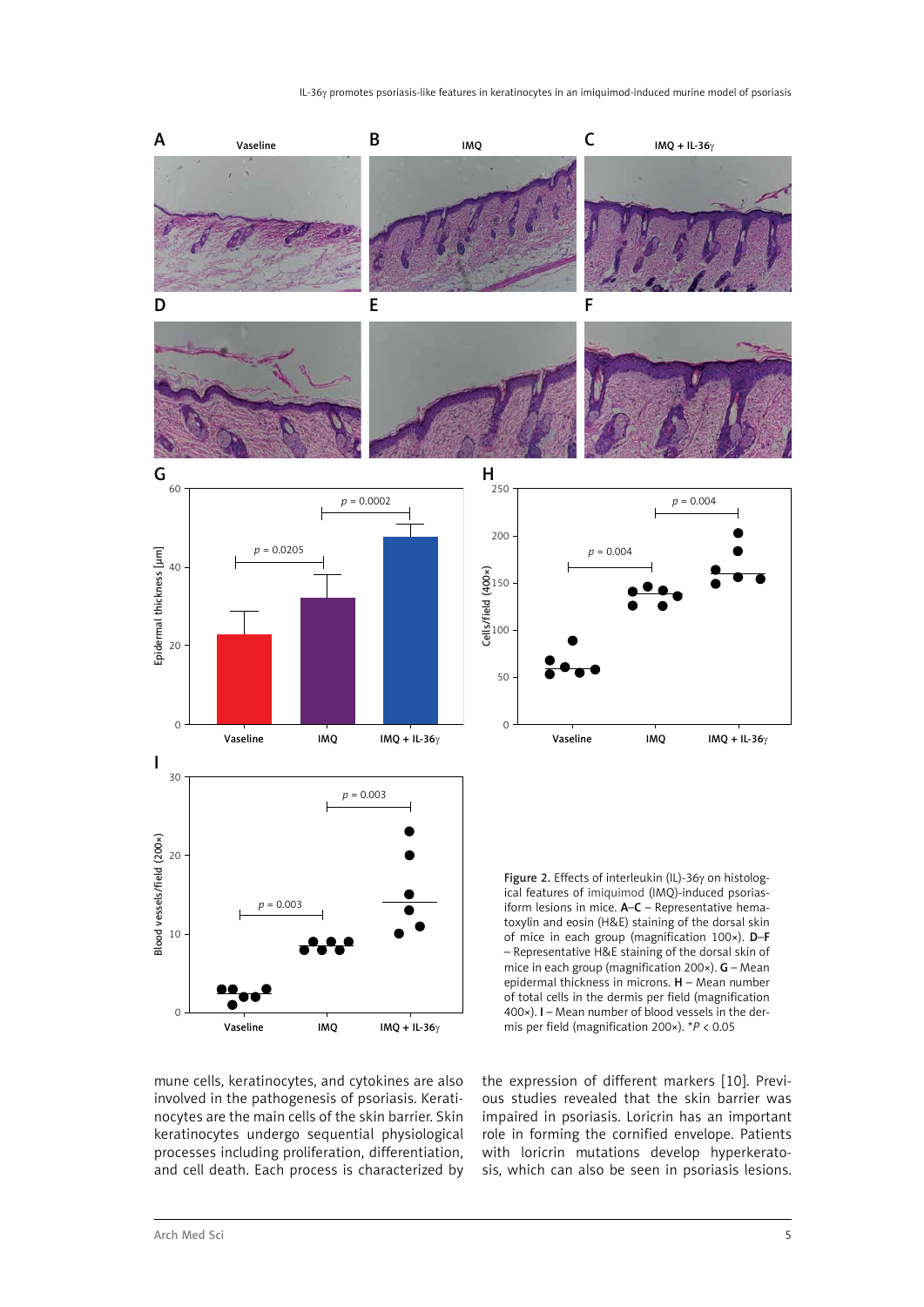

Figure 3. Interleukin (IL)-36γ inhibited epidermal differentiation in an imiquimod (IMQ)-induced mouse model of psoriasis. Expression of loricrin (A–C), keratin 5 (E–G) and keratin 17 (I–K) was assessed in the epidermis of mice from each group (scale bars 200  $\mu$ m). **D, H** – Mean H-scores for loricrin and keratin 5, respectively, in the epidermis of mice from each group. \**P* < 0.05

Previous studies also showed that expression of loricrin was downregulated in the lesions of psoriasis patients and could be enhanced by treatment with tumor necrosis factor- $\alpha$  antagonists [11]. Keratin 5 is the main protein in basal keratinocytes [10]. Our study found that expression of loricrin and keratin 5 in psoriasis lesions was downregulated following IL-36γ treatment. Keratin 17 is an epithelial keratin and plays a role in the integrity of the epidermis. Keratin 17 is considered a marker of keratinocyte proliferation. After certain exogenous stressors, such as skin injury, keratin 17 can be induced in kerati-

nocytes. Previous studies demonstrated that keratin 17 was expressed in the lesions of psoriasis patients and that its expression was positively associated with psoriasis severity. Furthermore, the expression of keratin 17 represents the highly activated and proliferative status of the epidermis in psoriasis [12]. These studies indicated that K17 may play an important role in the onset stage of psoriasis. K17 is considered an autoantigen for autoreactive T cells and the K17/T-cell/ cytokine autoimmune loop is implicated in the pathogenesis of psoriasis. However, a study also showed that K17 expression induced by IL-17A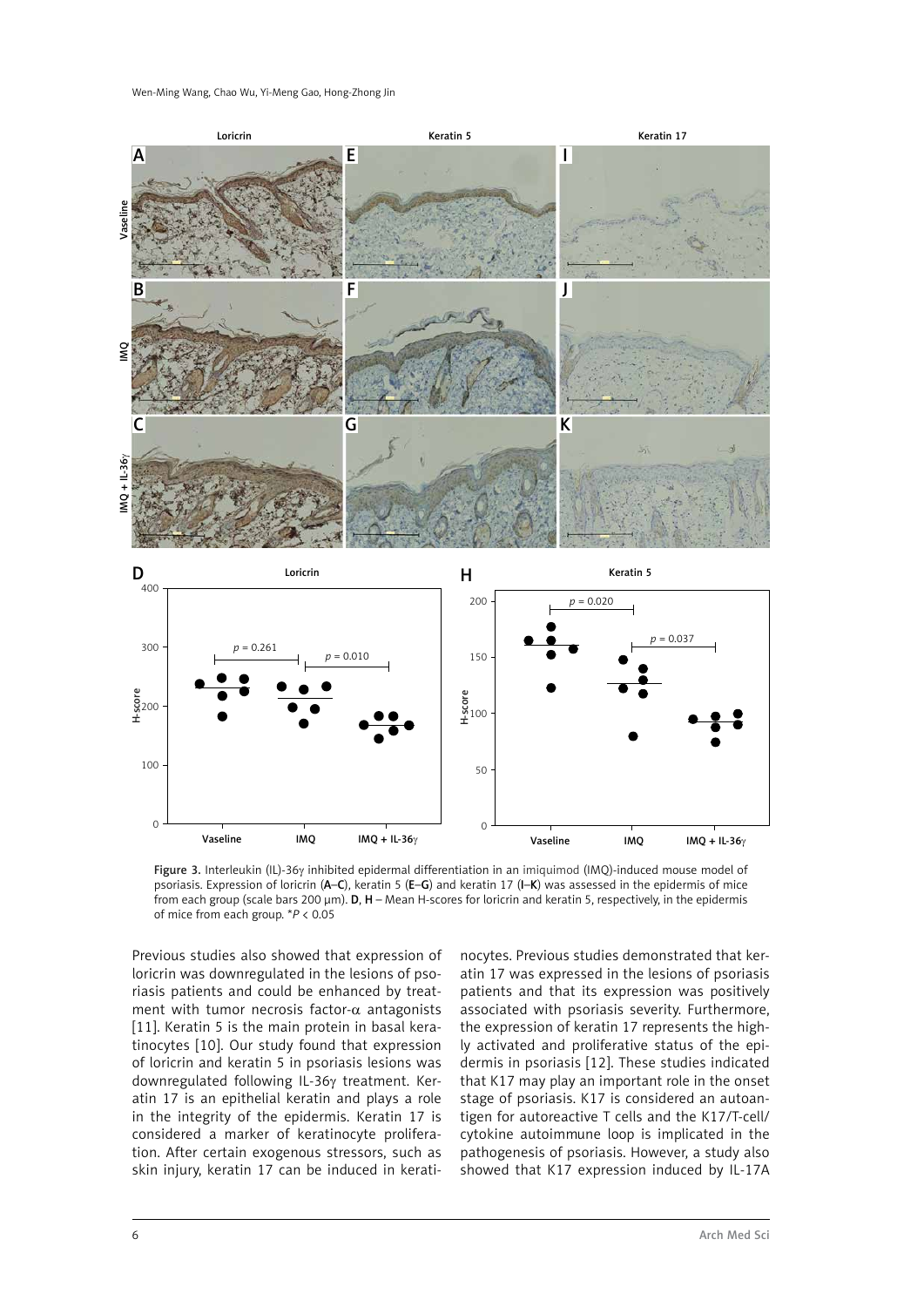







Figure 4. Interleukin (IL)-36γ accelerates psoriasis-like inflammation in an imiquimod (IMQ)-induced murine model of psoriasis. Interferon (IFN)-γ staining (A–C), IL-17A staining (E–G) and IL-6 staining (I–K) in the epidermis of mice from each group (scale bars 200  $\mu$ m). **D**, **H**, **L** – Mean H-scores for IFN-γ, IL-17A, and IL-6, respectively, in the epidermis of mice from each group. \**P* < 0.05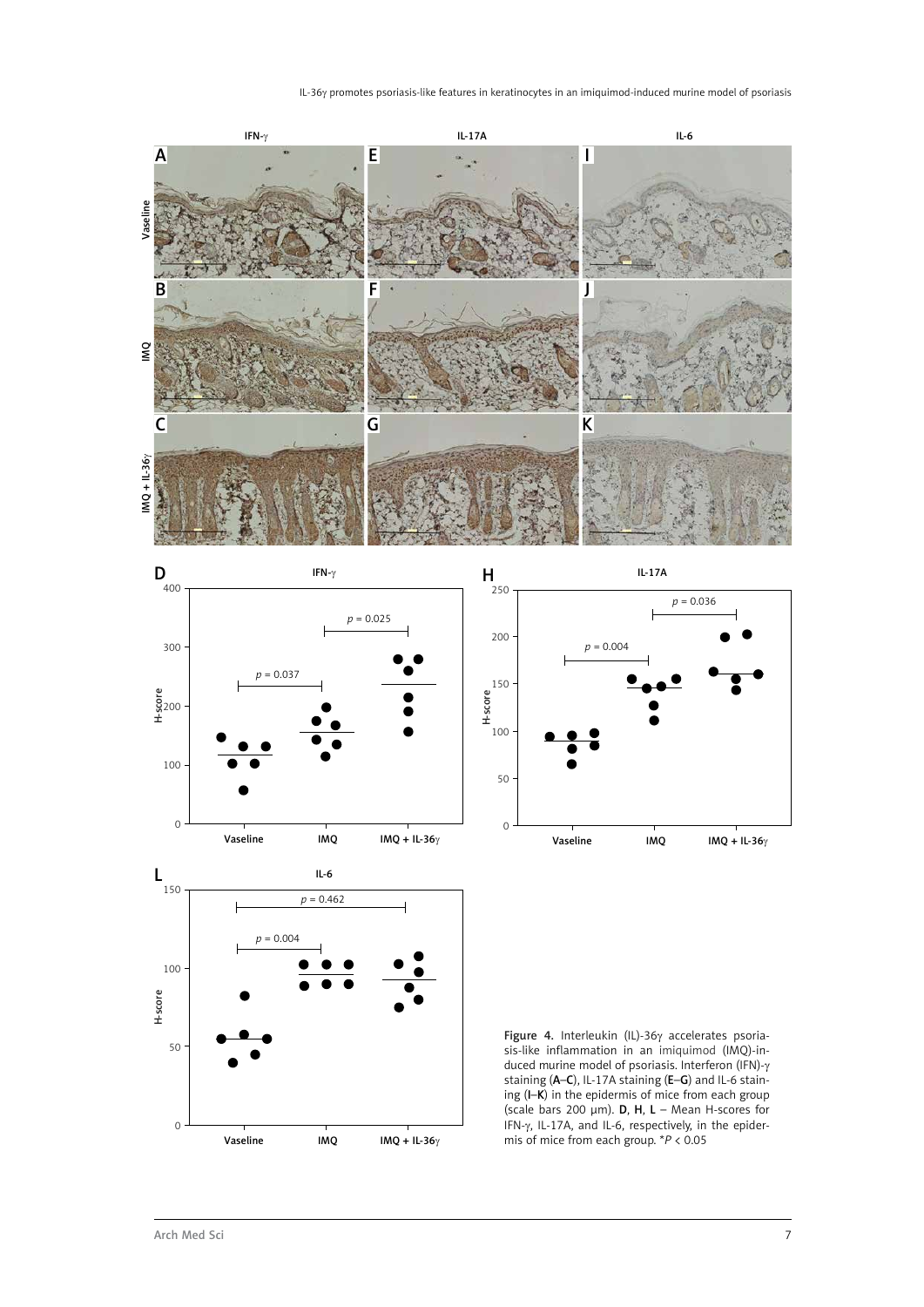

Figure 5. Effects of interleukin (IL)-36γ on the β-catenin signaling pathway in imiquimod (IMQ)-induced murine psoriasiform lesions. Expression of β-catenin (A–C) and DKK1 (E–G) was assessed in the epidermis of mice from each group (scale bars 200  $\mu$ m). D, H – Mean H-scores for  $\beta$ -catenin and DKK1, respectively, in the epidermis of mice from each group. \**P* < 0.05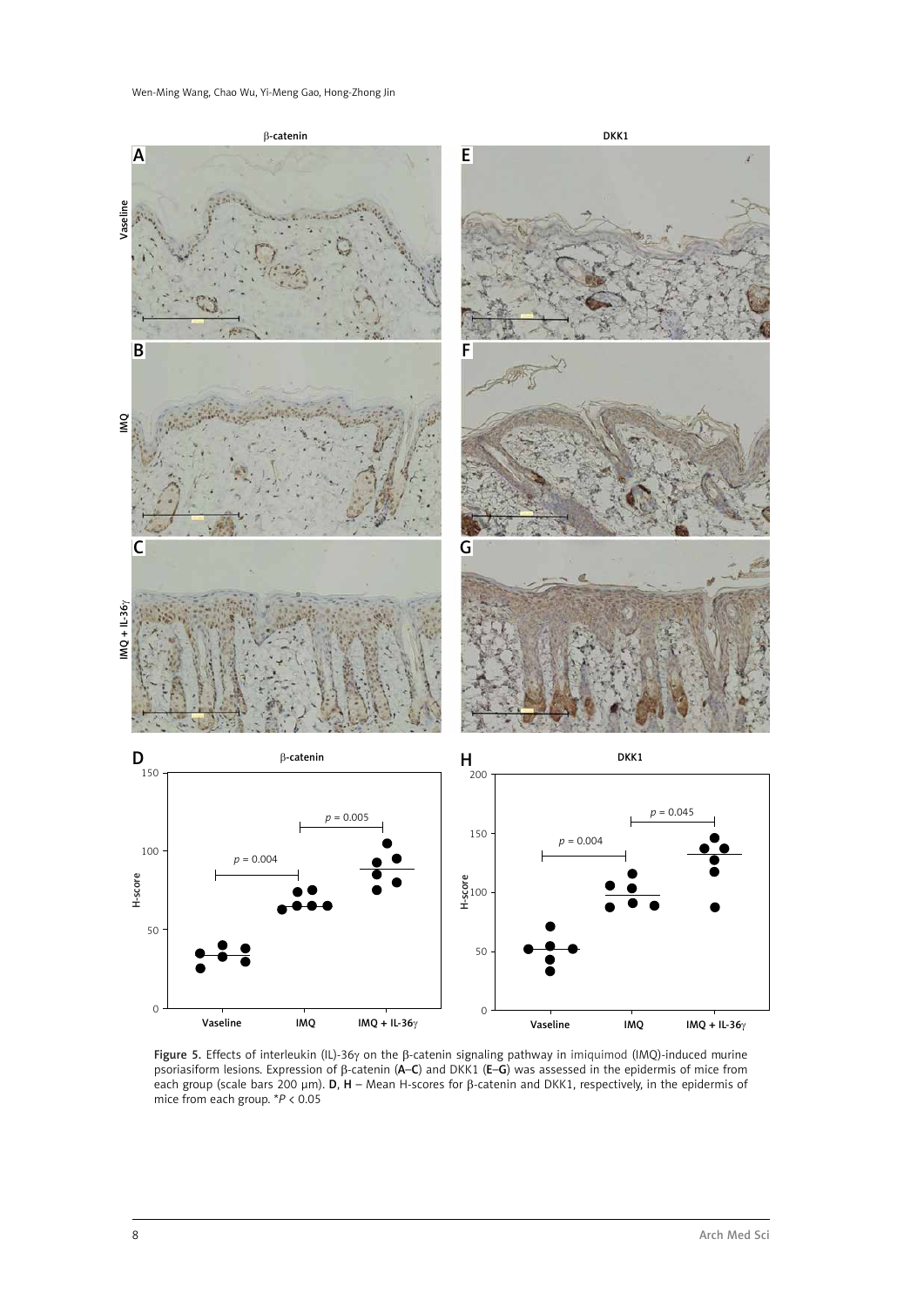in keratinocytes was dose-dependent [13]. In this study, we observed no expression of keratin 17 in any of the three groups of mice studied here. We speculate that expression of keratin 17 may be related to stage of psoriasis (e.g., the acute or chronic stage) and the psoriatic lesions of mice in our study were in the stable stage of psoriasis. Our results suggest that IL-36γ may be involved in the abnormal differentiation of keratinocytes and play a role in the pathogenesis of psoriasis.

Keratinocytes are the major constituents of the epidermis and act as the trigger and the executor in the pathogenesis of psoriasis. Keratinocytes are crucial in forming a physical barrier and are also major sources of inflammatory cytokines [14]. IL-17A is the main member of the IL-17 family and contributes to the pathogenesis of several diseases including psoriasis. Anti-IL-17A monoclonal antibodies, such as secukinumab and ixekizumab, can significantly alleviate psoriasis disease activity compared with placebo. IFN-γ was recognized for its antiviral activity and is released by activated T cells and natural killer cells [15]. Previous work showed that in inflammatory settings, IFN-γ could induce autocrine IFN-γ production by keratinocytes [16]. Our results showed that the staining intensity of IL-17A and IFN-γ in keratinocytes was enhanced following IL-36γ stimulation. This finding indicated that IL-36γ may be involved in innate immune system dysfunction in psoriasis. IL-6 can be expressed by human keratinocytes and promotes the proliferation of keratinocytes. Anti-IL-6 therapies were effective for patients with psoriatic arthritis [17]. Our study demonstrated that the staining intensity of IL-6 was not significantly different between the IMQ and IMQ/IL-36γ groups. In agreement with previous studies, our results suggested that IL-36γ may be involved in imbalanced innate and adaptive immunity in psoriasis.

β-catenin is a 94 kDa protein that functions as a transcription factor of the Wnt signaling pathway. DKK-1 is an inhibitor of the canonical Wnt pathway [18]. Nuclear β-catenin expression was found to be enhanced in the lesions of psoriasis patients, while membranous β-catenin expression was lower in the lesions of psoriasis patients compared with controls [19]. However, another study showed the expression of β-catenin was lower in lesions from psoriasis patients compared with healthy controls [20]. Our study found that expression of β-catenin and DKK1 was elevated in an IMQ-induced murine model of psoriasis, and that increases in expression were enhanced by IL-36γ treatment. We speculate that upregulation of DKK1 may represent feedback from the increase in β-catenin expression. Our findings indicate that β-catenin may mediate the role of IL-36γ in psoriasis, a possibility that will need to be clarified in further studies.

There are limitations of our study. First, our study was focused on the role of IL-36γ in an imiquimod-induced murine model of psoriasis and was not mainly designed to study the role of IL-36γ in mice. Therefore, the mice treated only with IL-36γ were not included in this study. In fact, adding the data of the mice treated only with IL-36γ can elucidate the function of IL-36γ more comprehensively. Second, our study describes a model of psoriasis in IL-36γ-deficient mice, but the pathogenesis is not addressed in wild type mice. Future mechanistic work should address the role of IL-36γ in wild type mice, which may facilitate elucidation of the mechanisms of IL-36γ in the pathogenesis of psoriasis.

In conclusion, our results suggested that IL-36γ plays a role in keratinocyte activation in psoriasis. Uncontrolled keratinocyte proliferation, aberrant differentiation of keratinocytes, and inflammatory cytokine secretion were detected following IL-36γ treatment in an IMQ-induced murine model of psoriasis. These findings suggest that IL-36γ may represent a biomarker of psoriasis and suggest new directions toward development of anti-IL-36R treatments for psoriasis patients. The role of β-catenin in the function of IL-36γ in psoriasis requires further study.

#### Acknowledgments

This study was supported by the National Natural Science Foundation of China (81773331, 82073450).

#### Conflict of interest

The authors declare no conflict of interest.

#### References

- 1. von Csiky-Sessoms S, Lebwohl M. What's new in psoriasis. Dermatol Clin 2019; 37: 129-36.
- 2. Deng Y, Chang C, Lu Q. The inflammatory response in psoriasis: a comprehensive review. Clin Rev Allergy Immunol 2016; 50: 377-89.
- 3. Hwang ST, Nijsten T, Elder JT. Recent highlights in psoriasis research. J Invest Dermatol 2017; 137: 550-6.
- 4. Neurath MF. IL-36 in chronic inflammation and cancer. Cytokine Growth Factor Rev 2020; 55: 70-9.
- 5. Ding L, Wang X, Hong X, et al. IL-36 cytokines in autoimmunity and inflammatory disease. Oncotarget 2018; 9: 2895-901.
- 6. Madonna S, Girolomoni G, Dinarello CA, et al. The significance of IL-36 hyperactivation and IL-36R targeting in psoriasis. Int J Mol Sci 2019; 20: 3318.
- 7. Mutamba S, Allison A, Mahida Y, et al. Expression of IL-1Rrp2 by human myelomonocytic cells is unique to DCs and facilitates DC maturation by IL-1F8 and IL-1F9. Eur J Immunol 2012; 42: 607-17.
- 8. Balato A, Mattii M, Caiazzo G, et al. IL-36gamma is involved in. psoriasis and allergic contact dermatitis. J Invest Dermatol 2016; 136: 1520-3.